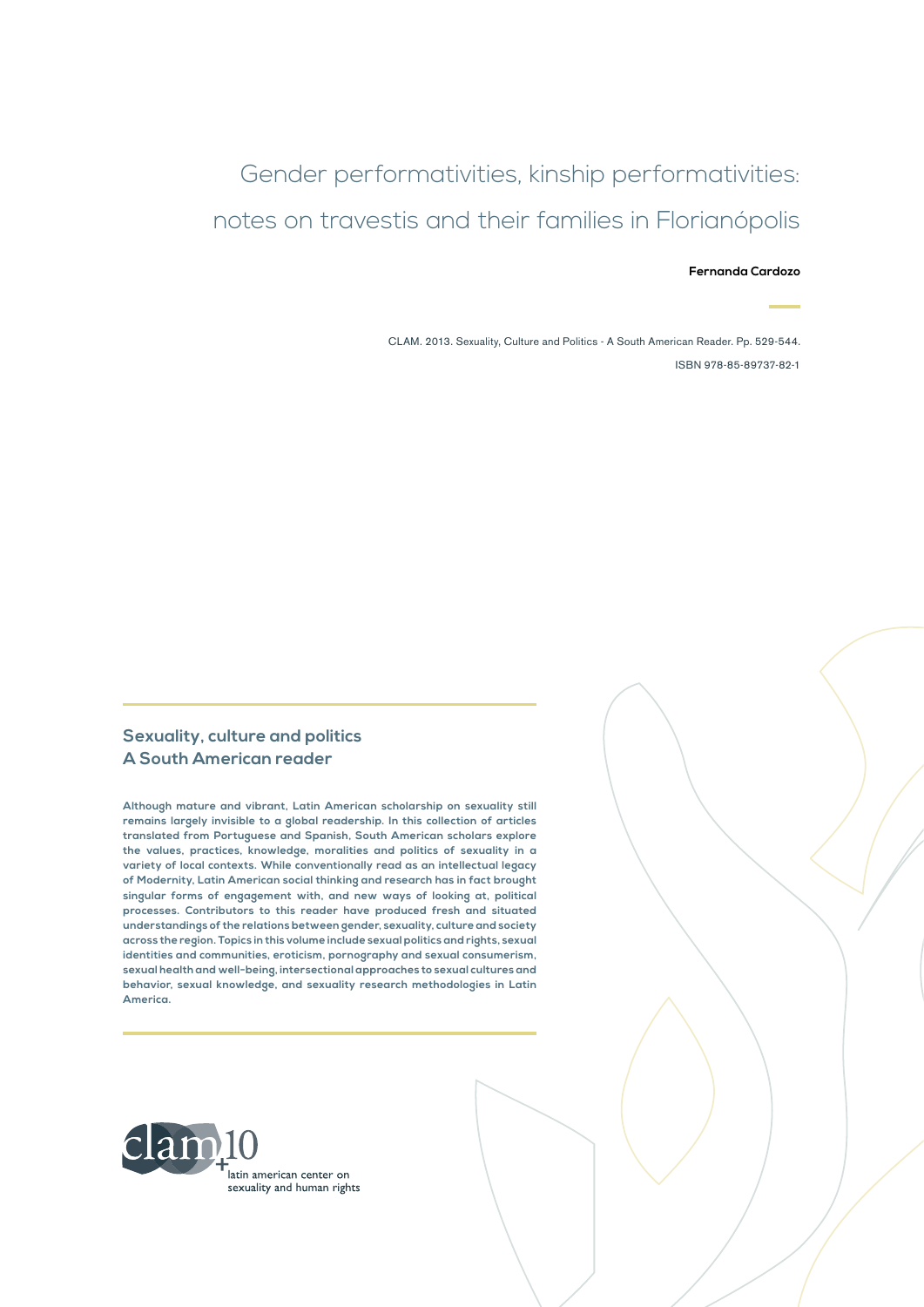# Gender performativities, kinship performativities: notes on travestis and their families in Florianópolis\*

**Fernanda Cardozo\*\***

### **Introduction**

I summarize here some thoughts regarding the research I undertook to complete my undergraduate degree in the social sciences. This focused on contemporary family relationships, forms of parenthoods and conjugalities among *travestis*1 in the city of Florianópolis / SC. 2

The *subjects* who participated in the research were contacted through the Association of Travestis of Florianópolis - the ADEH Nostro Mundo, a nongovernmental organization that has conducted HIV and AIDS prevention activities. This NGO has also implemented policies oriented towards the region's trans population for more than a decade. The travestis interviewed represented four types of family groups, all belonging to the lower classes and generally inserted in residential circumstances that encompassed their extended families. Three of the interviewees help or helped raise their nephews and nieces. One helps her foster parents take care of their biological son. Another adopted, "in the Brazilian way" (Fonseca, 2002; Tarnovski, 2004), the son a sex worker who used to work for her.

My research focused on kinship relation and terminologies as well as relationships of care and/or affiliation between travestis and children. It relied on the Brazilian literature on the topic, especially that centered on the strong public presence of travestis and the activity of trans sex workers (Silva (1993), Florentino (1998), Oliveira (1994, 1997), Benedetti (2000), Patrício (2002), Pelúcio (2006)). My investigations preferentially focused on the private spaces of these subjects, namely their *homes* and *families*.

<sup>\*</sup> Translated from Portuguese by Lucas Paoli. Originally published as: CARDOZO, F. 2007. "Performatividades de Gênero, performatividades de parentesco: notas de um estudo com travestis e suas famílias na cidade de Florianópolis/SC". In: GROSSI, M. P et alli. (Eds.). *Conjugalidades, parentalidades e identidades lésbicas, gays e travesties*. Rio de Janeiro: Garamond. P. 233-276.

<sup>\*\*</sup> PhD candidate, Federal University of Santa Catarina. Researcher at the Gender Identities and Subjectivities Nucleus (NIGS).

<sup>1</sup> Revision note: Travesti is the current Brazilian category for a biological male engaging in female gender performance. The English "transvestite" is not an appropriate translation, as in English it refers to a non-permanent or semi-permanent gender performance, while a travesti generally lives as female permanently, and typically engages in some form of permanent body modification. Note local differences in the use of transsexual for persons who, unlike travestis, feel that they live in the wrong body and typically wish to have gender reassignment surgery.

<sup>&</sup>lt;sup>2</sup> This research was supported by the National Council of Scientific and Technological Development (CNPq).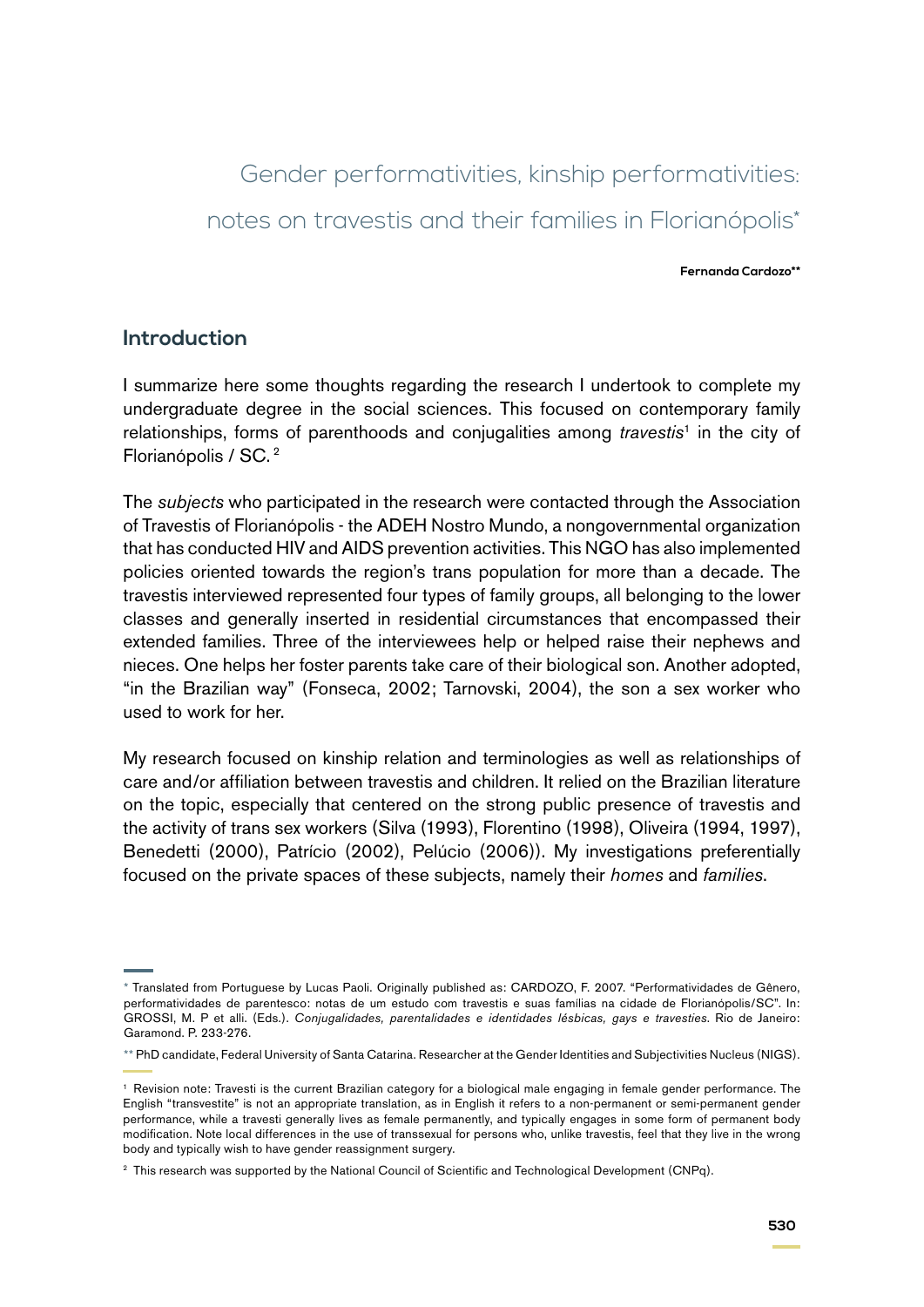Understanding travestis as the embodiment of gender ambiguity (Silva, 1993), my research aimed at identifying the places that travestis occupy in family structures according to the distribution of social roles by gender. Who do the subjects live with? What are their social functions in relation to children? Which gender are they referred to within their families? What terminologies are used to designate them? What are their roles in the distribution of family responsibilities? How are conjugal relations formed in this group of travestis and with which gender identities are they ordered and categorized?

Oriented by anthropological theories and methodologies, the nature of the research methods was qualitative. Data collection relied on semi-structured and/or open interviews with six travestis and, in some cases, with relatives. In field observations (Malinowski, 1978) relied on his research subjects' willingness to open up their private family life and their domestic environment. This was facilitated through visits including delicious and popular afternoon coffee-klatches, which were used as an opportunity to bond through the reciprocity expressed in the offers and acceptance of food. Finally, Rivers' (1991) genealogical method was employed with the travestis who lived with relatives under the same roof, as well as other resources such as photo albums analysis. This was necessary in order to understand the family dynamics among the members of such groups and the logic which allows travestis to participate in the care of children and residential organization (which will be outlined below).

Ethical concerns were central throughout the research. The specificities of anthropological research require a careful and thorough view of the position of the subjects being investigated. Besides the risk of being seen as "exotic" or "comical", research subjects are also susceptible to forms of violence which make explicit their intimacy or symbolically violate of their integrity in the face of the power structures within which they find themselves oppressed. In other words, the risks of symbolic violence against my interviewees based upon my observations are quite real. Therefore, I needed to take into account ethical issues of profound importance upon entering the field, especially with regard to the political dimensions and the social responsibilities of the anthropologist, who has a moral and ethical commitment to the group she studies, both during fieldwork (in the articulation of her identities as a researcher and a social actor) and afterwards, during data management (Oliveira, 2004; Oliveira, 2004; Ramos, 2004).

In order to carry out my research, I decided to assume some risks regarding the social relations and negotiations between the researcher and the researched, since the implementation of the "term of free and informed consent" might represent a violent and invasive feature under the circumstances studied,. Among the interlocutors involved in this work, some had recently completed elementary school or high school while fighting for social recognition and being supported by the movement. One of the women interviewed is also allegedly illiterate. Thus, how was I to certify the subjects'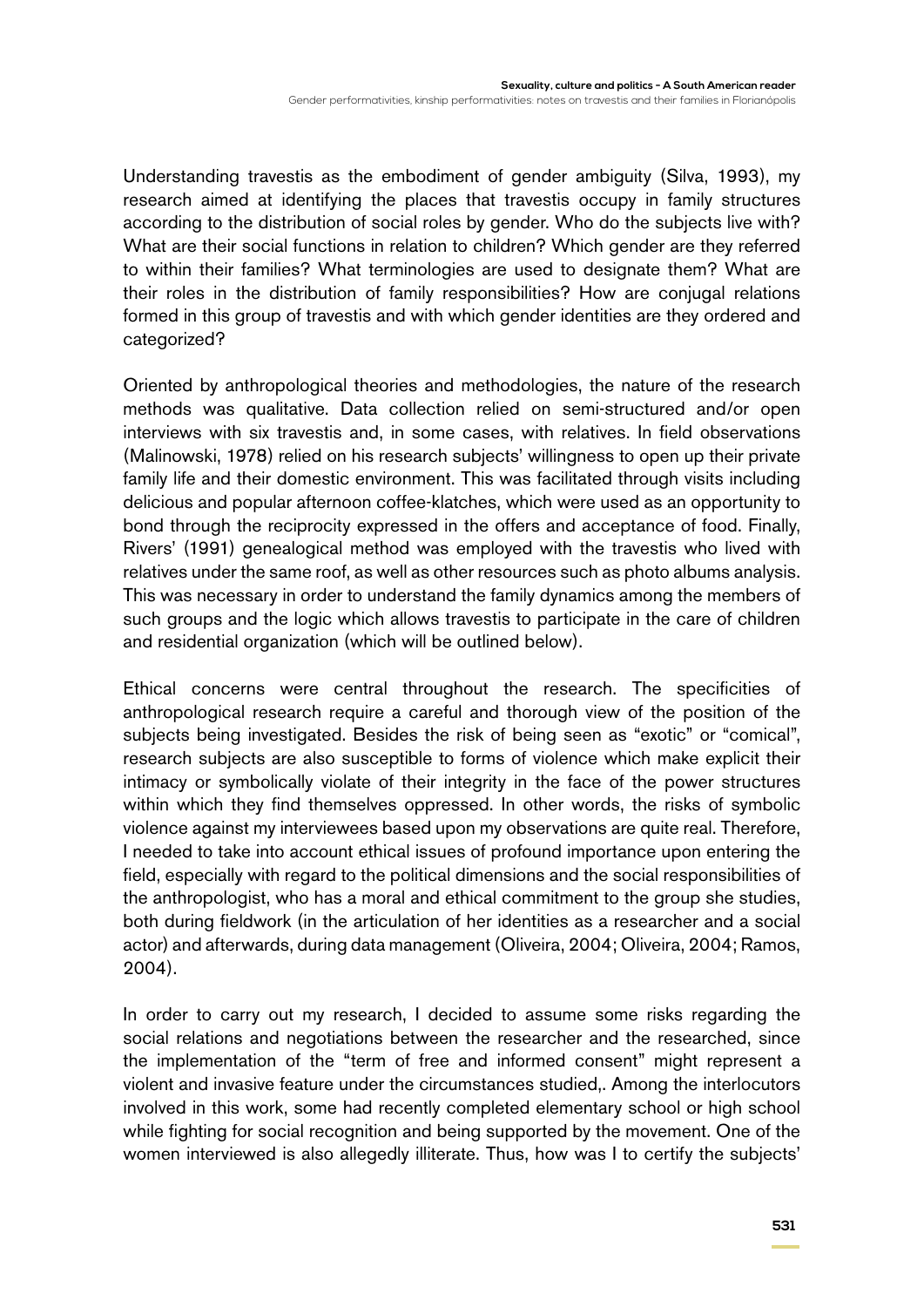permission by means of a written document, elaborated in accordance with formal rules and language which they had never before encountered?<sup>3</sup>

## **Voices, interactions and images: the research subjects**

### **Alice's House4**

Alice has been living with her partner Adriano for nearly sixteen years. She takes or has taken care of many nieces and nephews as if she was responsible for them. This relationship was and is possible mainly due to values derived from the feeling of family belonging and family organization in territorial space, following what Rial (1988: 139)<sup>5</sup> labels "residential segments", that is, an organizing system in which "many houses are built within the same territory, all inhabited by nuclear families and bound together by kinship ties."

There are therefore houses which unite the households of Alice's extended family, sharing the same space. This spatial configuration allows family members to move across houses, as well as permanently interact among themselves. Alice thus explained that she *helped raise* her nephews. However, what initially might have looked like the model of *movement of children* defined by Fonseca (2002) does not occur here. In the context under examination, the movement is physical—to the extent that the distribution of houses in the territory allows the free movement of children between them—and also diffuse and diluted, in terms of care (since Alice is not the legal guardian of these children, although she intensively participates in their upbringing). In other words, Alice is another participant in the upbringing process, educating and taking care of the children without, however, having the *status* of mother/father, as she would if she had adopted them. While in Fonseca's studies (2002), the *movement of children* allows multiple mothers, in this case, Alice is not treated as a mother/father, nor she is referred to as "mother / father": she remains an *uncle*.

In the case of those nieces and nephews who are adults or adolescents, Alice says that girls treat her "as a real woman", to whom they tell secrets, talk about relationships and "ask advice", even though they call her by a "man's" name As for the boys, although they perceive her as a "man", they also end up treating Alice like a woman, especially with regards to taboos and the avoidance of certain matters which are supposed to be solely *men's* concern

<sup>&</sup>lt;sup>3</sup> Prof. Sonia Maluf also alerted me to a serious implication in the use of informed consent in this case: from the moment the subjects sign the document, they are symbolically placed in the hands of the researcher, giving this person full ownership and rights to use the information obtained in the field. It evidently sets up a relationship of oppressive power which can be harmful to the interlocutors.

<sup>4</sup> All the subjects had their real names changed to aliases in order to protect their identity.

<sup>5</sup> This spatial organization, which is very common among popular groups of "Azorean origin" in the island of Santa Catarina, was also noticed by Motta (2002) in his PhD research entitled *Gender and Reciprocity: An Island in Southern Brazil.*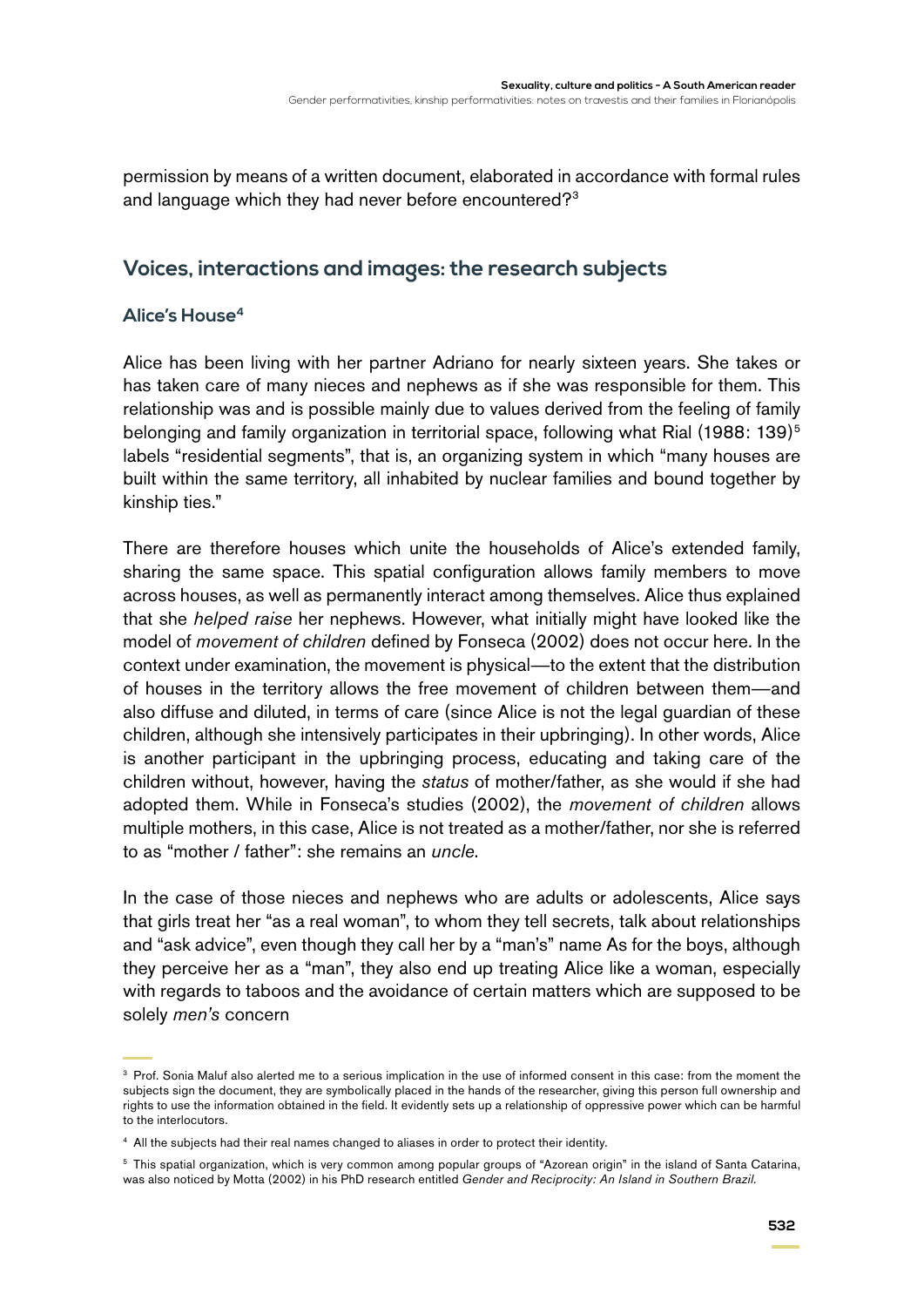#### **The houses of Beatriz and of Eduarda and Eliana**

Beatriz has nephews and, just like Alice, she lives in a territory occupied by the different households of her extended family. There are four houses: the first belongs to her sister Bianca, who lives with her three children (a 17-year-old boy and two girls, 15 and 12-year-old respectively). The second belongs to her mother, Mrs. Betina. A third belongs to two travestis, Eduarda and Eliana, who are Beatriz's friends and live as roommates, not as a couple. Finally, behind a small fence separating it from the rest of the territory, there is fourth house where Beatriz has lived with her partner Bernardo for almost 14 years.

Beatriz, like Alice, has participated in the upbringing of her nephews—Bianca's children, in this case. Moreover, just like Alice, Beatriz's contact with her nephews was possible and facilitated due to the free physical movement of children (and adults) from one house to another. Through her comments and discourses, it is possible to see that Beatriz cherishes the idea of an upbringing which imposes limits upon the excesses of children and places them solidly within the dynamics of the household. In her case specifically, she takes on the role of an authority. Her accounts indicate that this is a traditionally male role in the kinship structure, since she is called upon to "impose order" when the children exceed the limits agreed upon by the family group.

The house where Eduarda and Eliana live belonged to Beatriz's younger sister, Branca. She sold her house to a travesti and friend of Beatriz, who then rented it to the current tenants. The sale and later rental of the house creates emotional and solidarity ties between Eduarda and Eliana and the other members of Beatriz's family. Eduarda, in turn, not only considers Beatriz's family as hers but she also assumes that she and Eliana form a family as they've shared the house for some time and live together in a loving and positive way.

Both Eduarda and Eliana introduce in their biographical histories two elements problematized and addressed in recent Brazilian literature regarding travestis. On the one hand, both relate a femininity or effeminacy in their behaviors and tastes in the period before they realized they were travestis. They were also perceived as effeminate and oriented to feminine activities even before their first contact with the universe of *travestilities*6. In fact, Peres (2005), while working with the "existential cartographies" method, noticeably recalls the memories and narratives of four travestis. It is common, in these discourses, to find travestis' perception of themselves as effeminate since childhood or adolescence.

<sup>6</sup> The term "travestilities", instead of "transvestism", is used to highlight positive travesti identities and to convey the plurality of the travesti universe.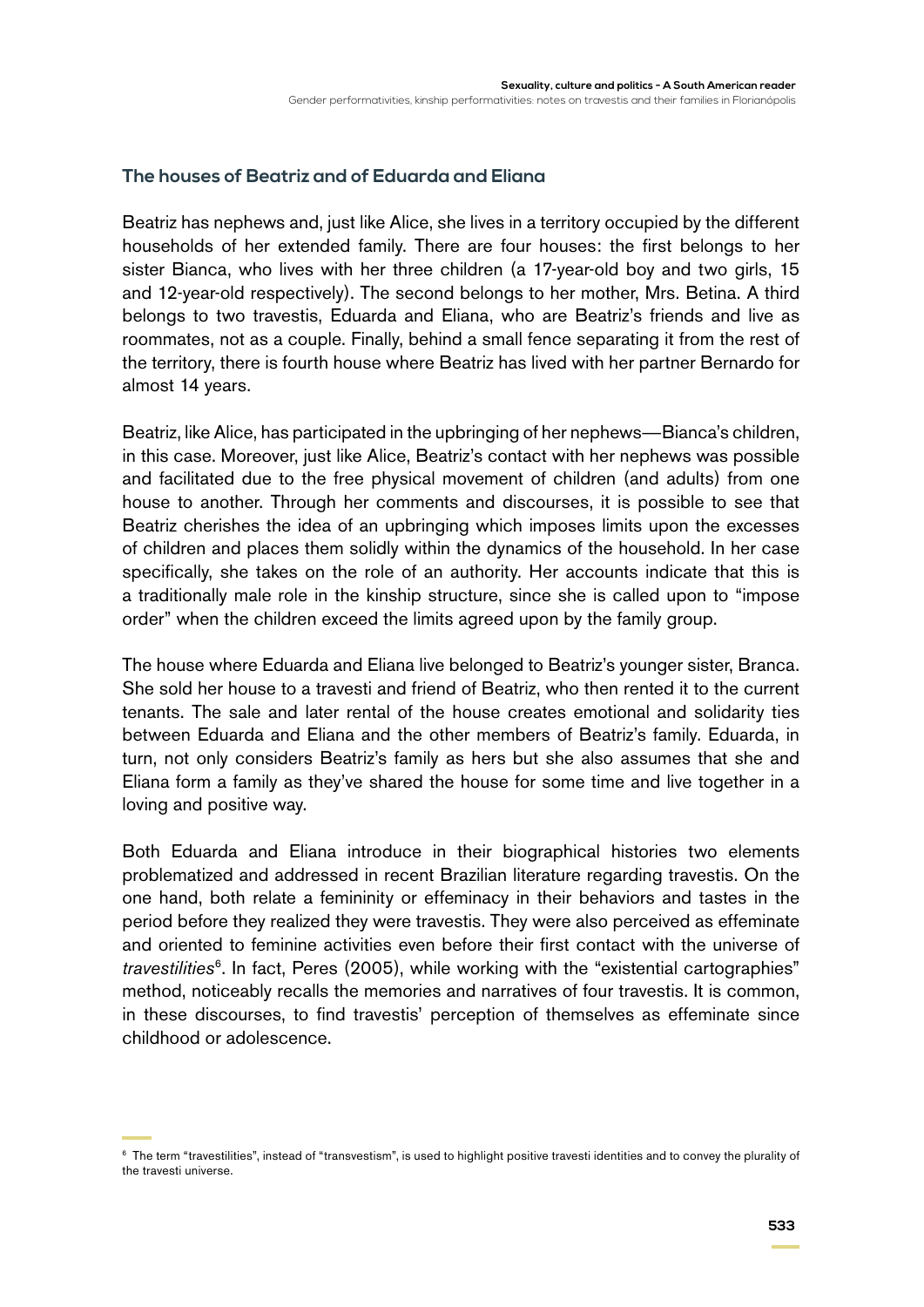The second common characteristic shared by Eduarda and Eliana which is also dealt with in the current literature regarding travestis is the process implied by feminization and by the search for places which are more tolerant to their gender identity and their transformation, as indicated by Vale (2005). In his thesis regarding the contexts of Fortaleza and Paris, this author explains the internal/external migrations undertaken by travestis from the moment they find themselves exposed to forms of injury and violence, typically moving to places where they are more accepted, even when this means insertion in sex work in order to make the move possible. In the cases of Eduarda (who left the family in search for her own dreams) and Eliana (who left home due to her brothers' disapproval) migration was confined to Brazil, only crossing state boundaries. Both were involved with sex work and sexual exploitation while living outside of their states of origin.

### **Cecilia**

Cecilia has a biological child, the result of a heterosexual relationship she had in early adolescence and prior to the process of becoming a woman. She lives with her adoptive parents and shares with them responsibility for the child, both in the sense of childcare and in the sense of kinship relations. Cecilia, however, is the one in charge of providing for the economic needs of the child.

Cecilia asks the boy to consider her as a *brother*, arguing she does not feel comfortable being called *father*. For her son Carlos<sup>7</sup>, however, his father is also Cecilia's adoptive father. Because he has had little contact with his biological mother, Carlos also refers to Cecilia's adoptive mother as *mother*.

Cecilia's discursive difficulty in accepting paternity, however, opposes her naturalized conception of paternal love, which is similar, for instance, to maternal love (Badinter, 1985). From this perspective, the non-assumption of paternal social identity would not nullify the parent's love for his offspring, "the blood of his blood": "I do not think I have that father's love. I think I don't, but I know somehow I feel it, because if something happens to him, 'God forbid', right? ".

Cecilia reveals fears regarding her son's sexual orientation in the light of the sufferings and prejudices she has experienced herself. She affirms that she'd prefer that her boy would adopt a masculine image and not a travesti one, were he to get involved in nonheterosexual relationships. Tarnovski (2004) observed a similar discourse among gay parents with whom he worked during his master's thesis. Tarnovski (2004) asserts that parents create the expectation that their children will engage in a heterosexual relationship and give them grandchildren. This is why masculinity and femininity are policed by tutors who mix gender identity and sexuality in their imagery.

<sup>7</sup> Not the child's real name.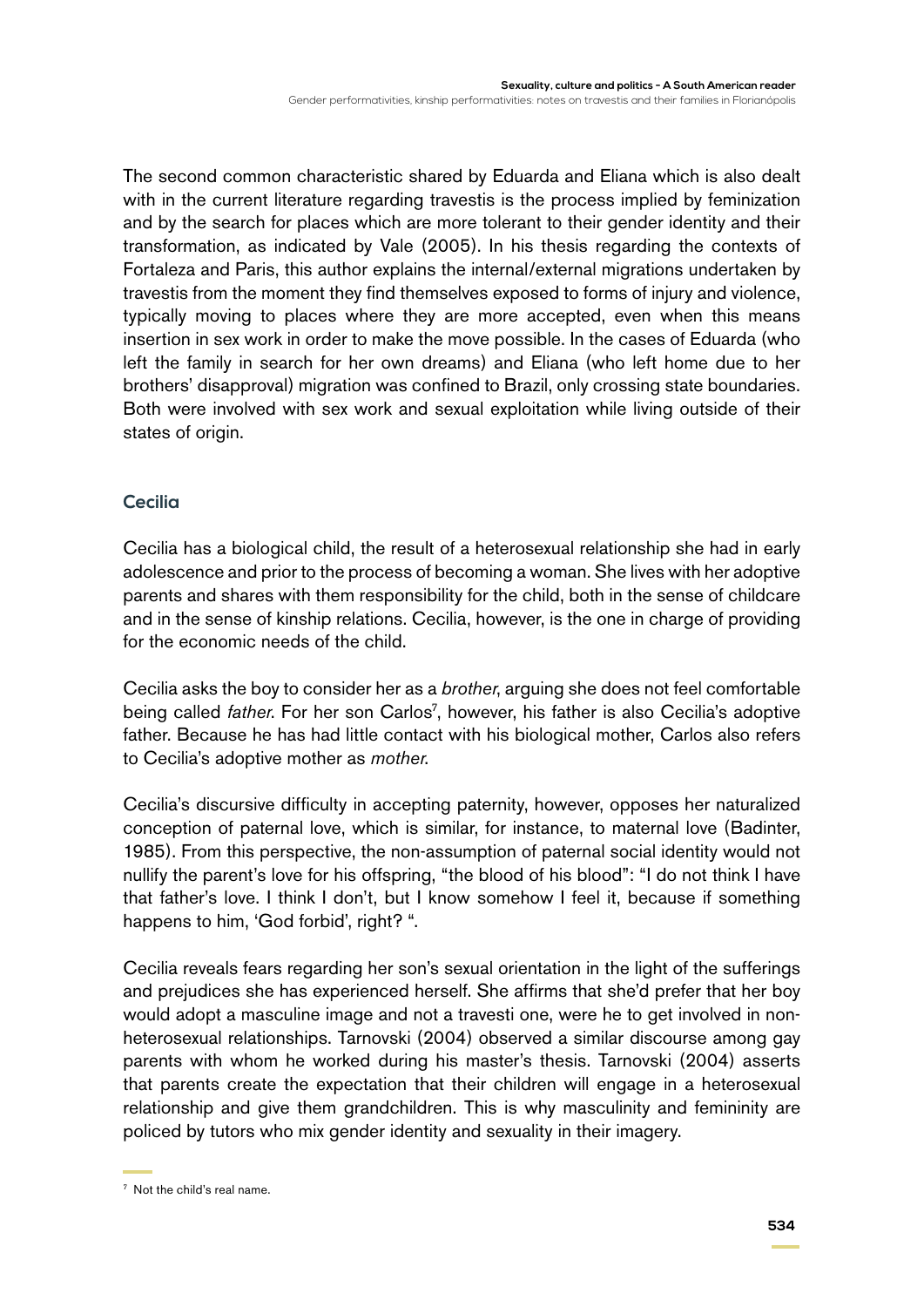Cecilia's other fear consists of the stereotypes that psychological discourse imposes on the child's experience. "One day I read a report which stated that 'the father prostitutes himself to make a living.'" She says. "I found that heavy... So, what will this psychologist tell him [Carlos]?".

## **Daniela**

In order to facilitate her transformation<sup>8</sup>, Daniela moved from Blumenau, a traditionally German town in Santa Catarina where her adoptive parents had social prestige, to Florianopolis. In this way, she protected her parents from speculation among acquaintances regarding her gender identity. Daniela also knows her biological mother, though she has maintained little contact with her. Similar to Eduarda and Eliana, Daniela thus also has a history of migration (Vale, 2005). Unlike the travestis interviewed by Vale (2005), who left their cities to escape from violence and the injuries they suffered, Daniela left her city to safeguard her parents from stigma and social prejudice.

Diego was adopted in "the Brazilian way"<sup>9</sup> (Fonseca, 2002). He is the son of a sex worker who used to work as a housekeeper at Daniela's house. His biological mother was going to give Diego away but the travesti welcomed him in her house and registered him as her child. Daniela always wanted children and she had once given shelter to a girl who was returned to her mother a few days later. Diego had several health problems and Daniela took good care of him.

Daniela worked on the streets for a long time and kept this job when she opened her beauty parlor. S he abandoned the streets upon Diego's adoption, however. As Tarnovski (2004) demonstrates in his study of gay parents, paternity usually operates in two "normalizing" directions. In one sense, the father's identity overlaps the homosexual identity, easing the aggression of sexuality; in the other sense, it operates in the direction of what the author calls "clean slate", with the child "purifying" the couple's life as they move away from social places stigmatized as promiscuous and construct a masculinized identity as opposed to the so-called effeminate gay image. In Daniela's case, Diego seems to have "saved" her and pushed her towards a "process of moralization" (Tarnovski, 2004).

Daniela had trouble with the Guardianship Council of the city of Florianópolis. According to her, the institution intervened after allegations that she was living with another man—

<sup>&</sup>lt;sup>8</sup> The terms used by travestis are often "come out", "discover yourself", "reveal your gender identity." The word "transformation" here has the same meaning given by Pelúcio (2005: 225): "(...) a *feminization* process that begins with removing hair from the face, legs and arms, making the eyebrows look thinner, letting the hair grow and then begins to wear makeup and clothes considered feminine in activities outside their houses."

<sup>&</sup>lt;sup>9</sup> Adoption *in the Brazilian way*, as stated by Fonseca (2002), references an adoption process that does not pass through the official procedures of national law, but instead happens when someone registers an hitherto fore unregistered child as his or her biological son or daughter.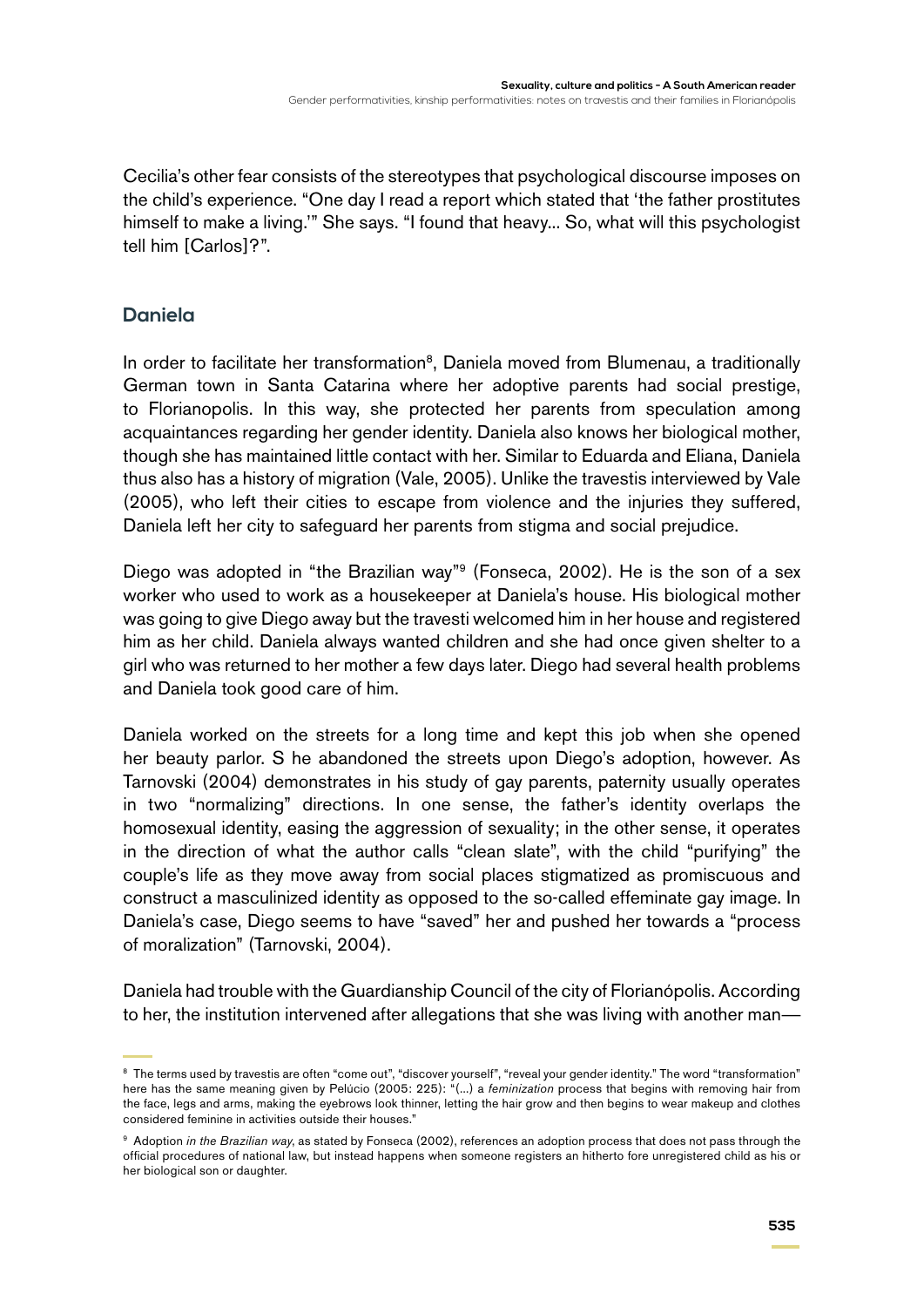which supposedly would have deprived her of the right to care for the boy. Diego was still hospitalized when Daniela received a notification that he would be taken away from her. However, she was able to keep him after requests from the doctor and nurses to the Guardianship Council and arguments that she was being a "good mother". As in the case of the gay parents investigated by Tarnovski (2004), there is a separation between the spheres of parenting and sexuality and, in the Daniela's case, there is a requirement for this distinction to be more explicit and institutional.

## **What fieldwork has revealed**

The wealth of data provided by my research subjects allows us to create some problematizations and make room for new ideas. I will try to summarize these over the next few pages, although I run the risk of being superficial or evasive about some issues.

We can clearly see an *operationalization* of gender duplicity in travestis when we take into account the names, kinship terminologies and tasks assigned to them in the family environment. The gender *ambiguity* which Silva (1993) refers to while treating travesti body image and construction is transposed to the level of social relations, following representations and/or bonds of affection established throughout the construction of the subjects in question. In general, the travestis occupy a male position among fathers, brothers and nephews in terms of naming. They are usually referred to by male names and terminologies among family members. However, they are participants of a female universe: they prepare parties with their sisters and talk more openly with their nieces. The permission for travestis to take care of children seems to be especially linked to this insertion in the female universe. It is worth noting that the men of the family do not involve themselves in the upbringing of their offspring as much as the travestis, who claim an active and permanent role in the children's education. In this sense, even though they are called by male names within the family, the roles travestis perform do not necessarily belong to the male universe. Their identity is thus recognized through a combination of the legitimacy of so-called female roles and male names.

This ambiguity is also reflected in the segregation between the public and private worlds regarding the possibility of female or male treatment—a segregation intersected by the idea of temporality with regards to who knew them before and/or after their assumption of the travesti identity. To be *he* or *she*, to be called by a female or male name, are situations that depend on the familiarity with the travestis and the socialization that occurred before or after the transformation process, as well as children's questions with regards to the representations commonly used by other adults with regards to the travestis. Among relatives or close neighbors who did not know them *"like this",* there is an implicit permission to designate the male gender, as long as these references are used "with respect." Among unknown people or those who met them after the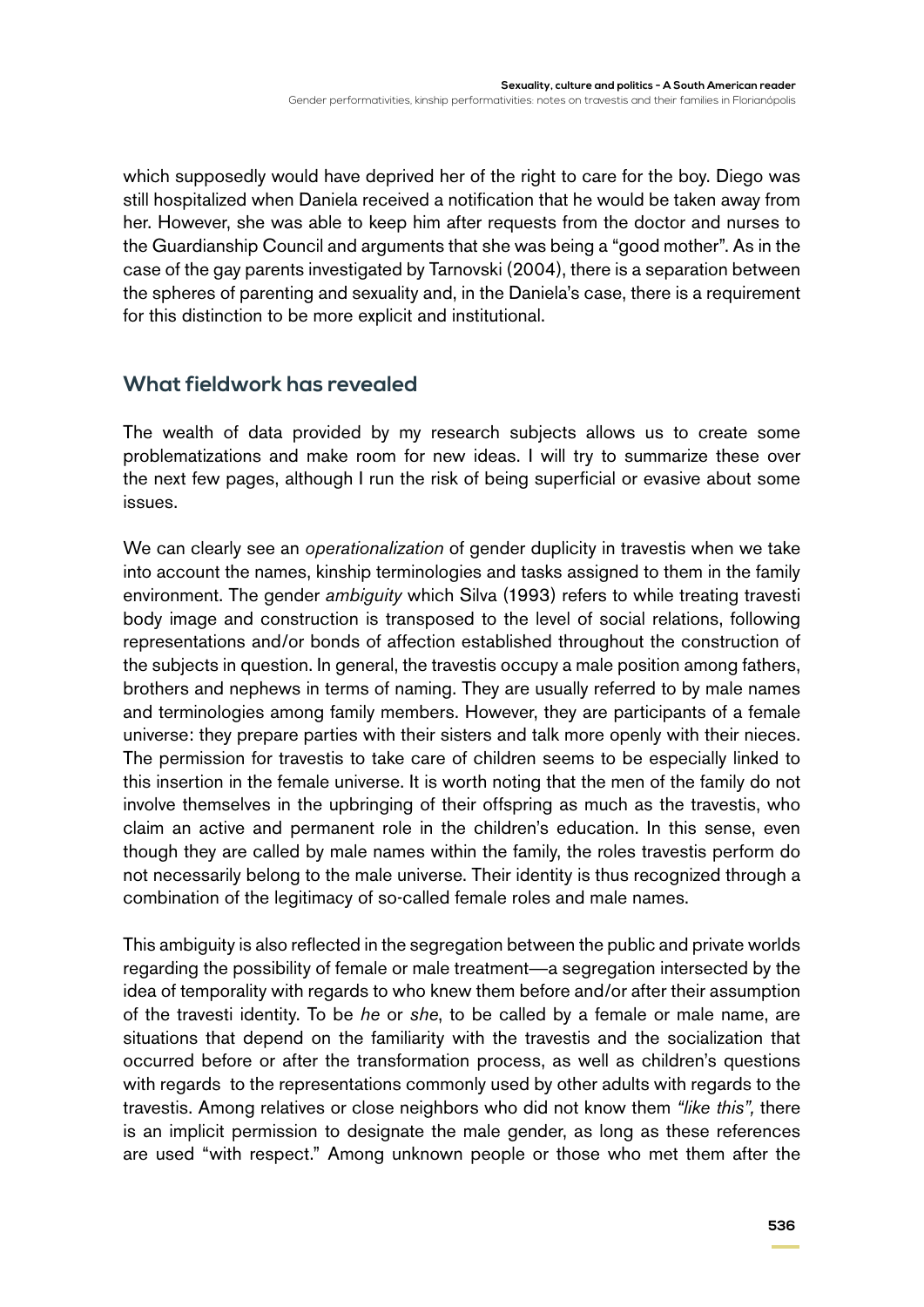assumption of female identity, it is politically compulsory to use female names and pronouns, since treatment as a male would otherwise constitute a form of symbolic violence against the right of being recognized as female. Thus, a logic exists which allows some people to call travestis by male names and, at the same, prohibits others this to others.

The possibility of referring to travestis in a masculine or feminine way, however, is not fixed. It becomes evident, especially in cases where a family member who is allowed to use a male name begins to refer to them as a woman in public places, such as the beach or a disco, through implicit or explicit negotiation<sup>10</sup>.

The children, in turn, are often central in the gender ambiguity and/or problematization involved in referring to travestis. They are the ones who create conflicts between the terminologies used in the family and the representations seized upon by the wider society. Mrs. Betina, Beatriz's mom, recalls the questioning of her granddaughter Betiane:

> Betiane told me "Grandma, I want to ask you a question" - she will be eight soon - "Is my uncle a woman or a man?". Then I replied: "My daughter, do as I say: approach him and ask, because Grandma will not be able to explain (...)". "Or is he a faggot?". I said: "I do not know, dear. When you get home, just ask him: 'oh, uncle, what are you? Are you a man or a woman? '. He will answer you (...)". Because we are always left with a doubt in our minds, right? (Mrs. Betina).

In general, however, even if we admit the feminine *ethos* of travestis, they are called by their masculine names, especially if they are "uncles", by later generations in situations involving other family members who have been responsible for inserting the travestis in a male position since birth. When I arrived at Beatriz's house, for example, I heard her nephew calling her "uncle." Observing this, together with, Eduarda and Eliana, Mrs. Betina then said: *"*It doesn't matter, it will not change, my daughter! They will die uncles."

On the other hand, in the cases of the two travestis who have children, the terminologies with which their positions are defined in relation to children are not fixed, but subject to renegotiation. In this way, some of the travestis I studied eventually occupy different places in the kinship structure.

Cecilia has a biological son, but in relation to kinship terminologies and representations in the family environment, she presents herself as the boy's *brother*. Even though she acknowledges her biological paternity in relation to the boy, Carlos, she negotiates with him to consider her as a *brother*. Carlos considers Cecilia's adoptive father - his

<sup>&</sup>lt;sup>10</sup> The same has been observed by a fellow researcher, Antonio (2005).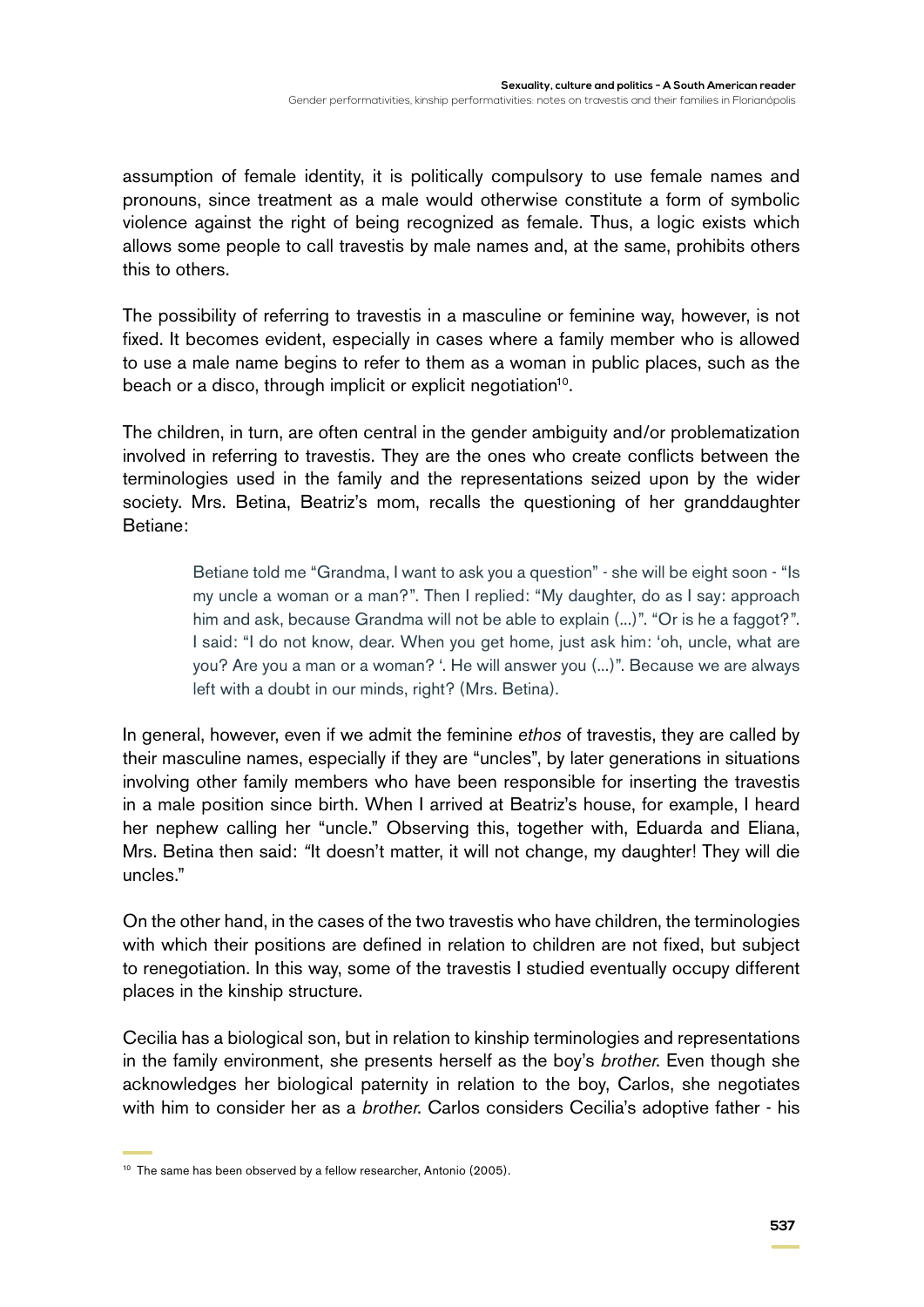grandfather - to be his father, since he is the one who raised the boy and took upon himself the public figure of a *father*. Cecilia, however, did not lose her legal, biological status as the child's father, nor her role as provider. She remains a paternal reference for him, especially in threatening situations in which the boy needs to legitimize the existence of a judicially and biologically recognized father. Cecilia has an active role in educating the boy, one that is reinforced through demands, punishments and rewards, according to her reports. In other words, she takes on the "father role" in Lacanian psychoanalytic terms.

> He (Carlos) calls me by my name [male name]. But if someone says something to him, he says: "Oh, my father." I try to stop him from doing that and everyone criticizes me, but I do not like those words: FATHER, UNCLE (...). So ... anytime they say something, he refers to his father. Me or my father, who he also calls "father". Then… our relationship is like that. He's kinda rebellious, but I am too, right? I ground him, argue with him ... I make him stay there reading two, three books ... (Cecilia).

Daniela also provides an example of this mutability in positions of kinship, assuming a curious plasticity in kinship naming in relation to the child. She calls him *son*, plays the role which is traditionally given to the mother figure (thus being recognized by the individuals around her as or always compared with the image of the mother<sup>11</sup>, as occurred when the doctor and the nurses defended her against the Guardian Council), legally registers as a *father* and relates to the child using her female name or nickname ("Daniela" or "Dani").

In these cases, therefore, we observe that not only gender is *performatized* (Butler, 2003), but the position in the kinship organization and structure is likewise *performatized*. To be a *mother*, to be a *father*, to be a *brother*, to be an *aunt*, are all *performativities* (Butler, 2003) updated by the individuals involved and contextually negotiated.

As for the identities relating to gender and sexuality (Grossi, 1998), on the other hand, there are different discourses, especially regarding social movements and the subjects themselves. Among travestis, it is common to self-identify as a homosexual in some cases, using the argument that before becoming travestis they were *gay*s and/or using the concept of *homosexuality* as a catchall category that encompasses all "deviant" (Elder, 1974) forms of sexuality. According to the travesti movement, however, travestis should be referred to the same labels as non-travestis - heterosexuals, homosexuals and bisexuals. In this sense, according to the ADEH's president, Luana Cotroffi, travestis who date other women or other travestis are called, conceptually, *homosexuals* and may even be called *lesbians*. Meanwhile, travestis who are attracted to "men" - people who assume a male role and are generally active in sex - are considered *heterosexuals*.

<sup>11</sup> Looking from the outside, such an approach comes from a naturalized idea of motherhood and its expected conduct (Badinter, 1985).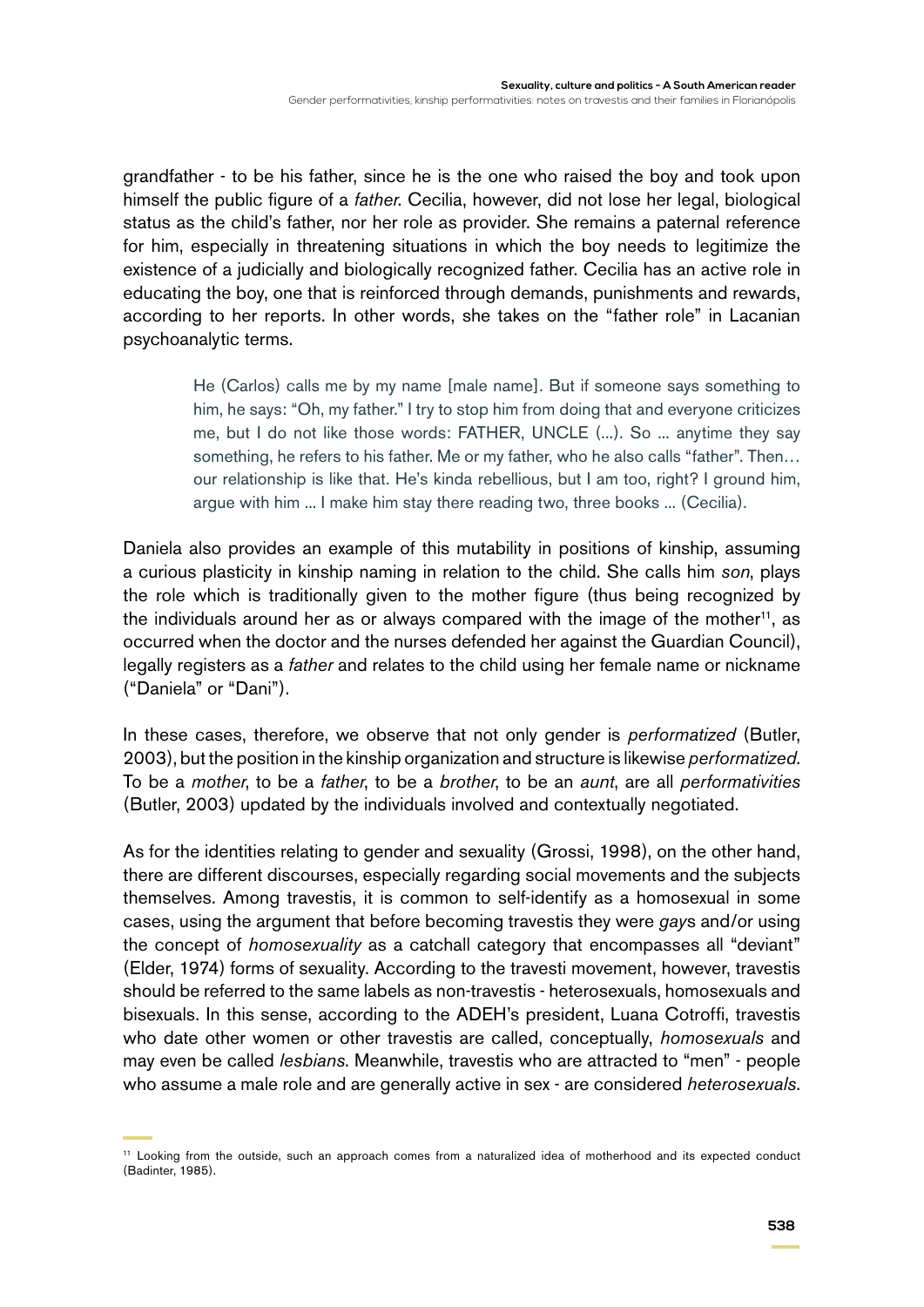Travestis who are sexually attracted to both men and women and/or other travestis, in turn, are categorized as bisexual. We observe that, according to the movement's current understandings, homosexuality and heterosexuality are not categories related to the classical distinction between *tops* and *bottoms,* nor to biological sex, but to *gender*. In the case of heterosexual couples, the man's performance as a *top* legitimizes him as man, however. There is thus a distinction between *gays* and *real men,* as Fry (1981) identifies in the nuances between *men* and *queers* and between *men* and *entendidos12* when it comes to relations involving men who have sex with men (considering, in this case, *man* in a biological / anatomical sense).

Finally, it is important to emphasize that research on travestis regarding kinship leads to new questions from a theoretical point of view, which, in turn, can cause an impact in the movement and in travestis' process of identity affirmation. The most significant of these questions relates to the *nature / culture* dichotomy used to categorize sex and gender and the possibility of its inversion.

According to the idea that sex precedes gender, in a way that the latter is understood to be built upon the representation of the former, femininity is an attribute seized by anatomical females (who *become* women) and masculinity by biological males (who *become* men). From this naturalization of sex and its connection with gender, it would be plausible to consider Patricio's (2002) view on travestis as neither feminine nor masculine.

> (...) Travesti people display a gender identity that is neither male nor female, but that runs between these two, forming a new way of being in the universe of travestism, which I choose to call *gender mobility* (Patrício, 2002: 10).

There are two implications of the assertion that travestis are neither male nor female. On the one hand, it undermines the whole feminization process undertaken by travestis in the construction of their body, in the symbolic reworking of their attitudes and in the renewal of their wardrobe. Travestis feminize themselves, they are feminine and femininely characterized, they adopt female names, claim a female treatment, hope to use the women's toilet in public places and even sometimes claim to participate in the feminist movement; they are, for many, the exacerbation of femininity. To say they are not feminine is to deny them a status which they make daily efforts to achieve and that is a highly depoliticizing position. On the other hand, by characterizing travestis as a possible transit between masculine and feminine, we run the risk of crystallizing gender, denying the idea of performativity and linking gender identity with sexuality. Claiming that travestis are in a third place, a nonexistent place between the male and female, or are shifting from one pole to another, is like prohibiting men and women from doing the same, or naturalizing femininity in women and masculinity in men. This results in

<sup>&</sup>lt;sup>12</sup> A Brazilian term roughly equivalent to "queer".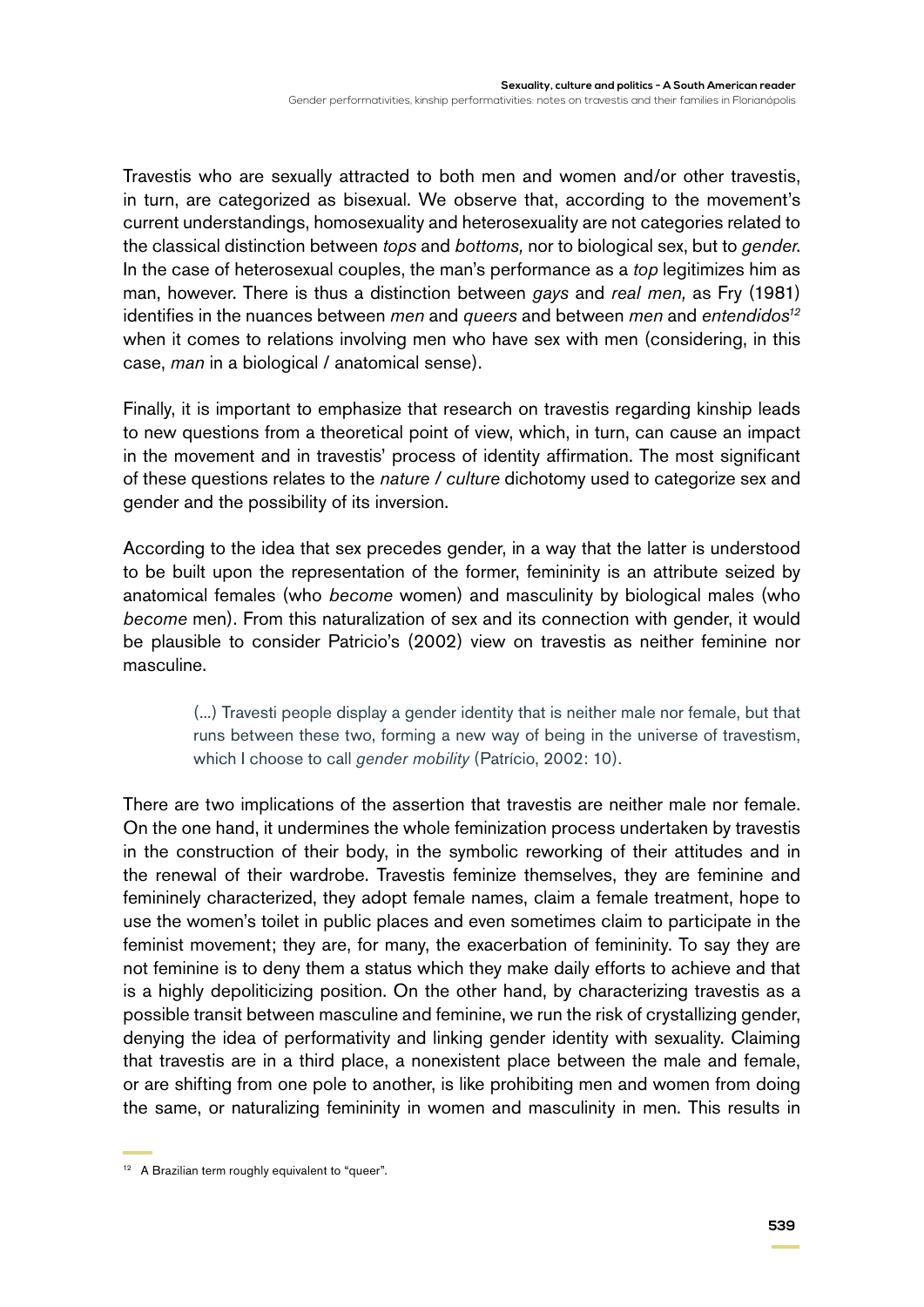travestis, who are not one thing or another, not being classified as either masculine or feminine. What is important is to realize that men and women are transitioning between male and female, as much as travestis; such transiting is not exclusive to travestism. To think of this transiting as a travestis' exclusive characteristic is to naturalize gender and create a stagnant category that neatly encloses the characters of social life.

Based upon these discussions, it is possible to analyze the discourse of one of the subjects of my research, Alice, who argues: "Travesti, for me, is like the third sex, you know? Woman, man and travesti". Alice's statement opens space for debate regarding the existence of two genders<sup>13</sup> (male and female) which are fluid and interchangeable and not simply two, but also more, according to the symbolic universe examined. In this sense, between the categories of sex and gender, there could be an inversion of the precedence of one in relation to the other. Under such a perspective, sex does not determine gender, but gender does speak about sex. Sex could thus be constructed as a result of the social construction of the subjects, their actions oriented by their subjectivity and the *gendered* discourse about themselves. The idea of a culturally constructed sex is also made explicit when Alice, in referring to the games of girls and boys, says that "children do not have a defined sex".

Butler (2003) assesses Wittig's theories, stating that "the category of sex is neither invariant nor natural, but rather a specifically political use of the category of nature that serves the purposes of reproductive sexuality" (2003: 164). Thus, sex "is a political and cultural interpretation of the body" (165). According to Butler (2003), Wittig sees the supposedly "natural" political category of sex as obscuring a series of discontinuities, placing them under the same category. Furthermore, in this understanding of the world, language has the power to institute the real: "concepts, categories and abstractions (...) can effect a physical and material violence against the bodies they claim to organize and interpret" (Butler, 2003:169). Thus, for Wittig, sex is a political discourse that classifies subjects according to a compulsory heterosexuality, so that even the idea of nature would be nothing more than an ideological construction, used to support such a mechanism.

## **Final considerations**

Considering that travestilities are not limited to the tension between male and female, observed in the construction of the body or in the act of prostitution, but something that expands and unfolds through the daily routines of the subjects (whether within their family and households, in their relationships with children, in their religious beliefs, or in their stories about love and conjugal life) I believe it is necessary to "shift otherness"

<sup>&</sup>lt;sup>13</sup> Although I agree with Prof. Sonia Maluf's opinion about the importance of considering multiple genders, the general views and categorizations which order the opinions of the subjects of my research are defined according to the female/male dichotomy.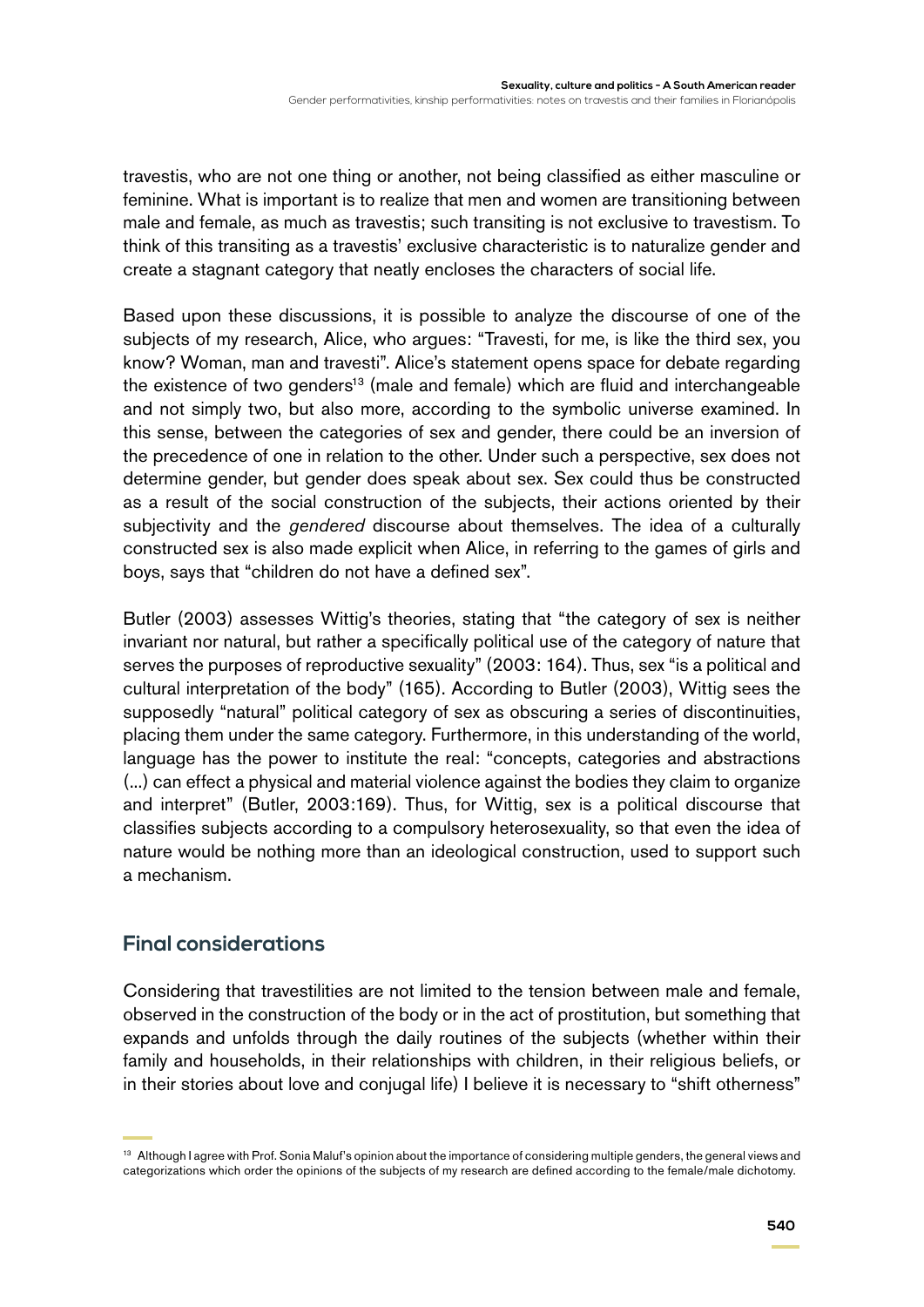(Peirano, 1999) in studies *about* and *with* travestis in the same way this has happened with the history of anthropological research, moving the "exotic" to the "familiar" (Elder, 1981). The daily lives of travestis must be understood and visualized through the multiple instances of their social life so that the similarities between "them" (travestis) and "us" (non-travestis) overcome the aspects that threaten to place "them" in a distant dimension, in the unknown.

I also believe that the sum of studies in different regions and in distinct political and socio-cultural contexts on the kinship relations established by travestis may offer comparative elements that can subsidize a mapping of the *places* travestis occupy in family units, according to their gender identity and the representations used by family members to refer to them and to distribute household activities, for example. In this sense, the diversity of cases or saturation of data can be used in the deconstruction of stigmas and the denaturalization of family and gender models.

Regarding discussions about the social nature of sex (Wittig cited in Butler, 2003), scholars evidently must have a greater understanding of these ideas based upon the discourses of travestis and observations regarding their position in social practices, especially in kinship relations. Moreover, the ideas presented in this article need to be evaluated with care in order to avoid falling into cultural reductionism in an attempt to avoid harmful biological reductionism. In any case, I close by emphasizing the possibility of denaturalizing sex in the same way that we have already denaturalized gender.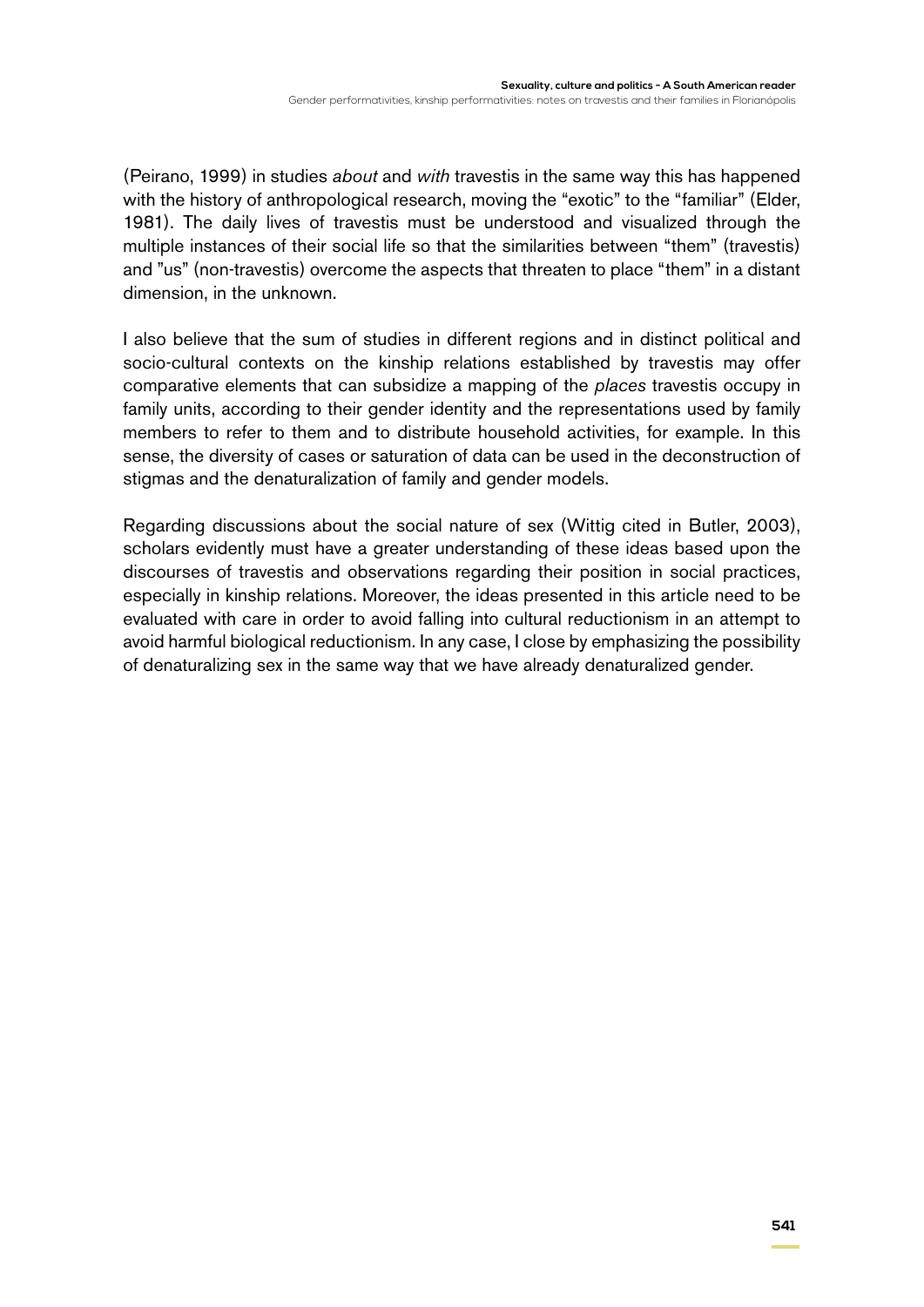## **References**

ANTONIO, C. A. 2005. *Pais homossexuais?* "Mimeo". Jornadas "Parceria Civil, Conjugalidade e Homoparentalidade", November.

BADINTER, E. 1985. *Um amor conquistado: o mito do amor materno*. Rio de Janeiro, Nova Fronteira, 2ed., 370p.

BENEDETTI, M. R. 2000. *Toda feita: o corpo e o gênero das travestis*. "Dissertação de Mestrado". PPGAS/Universidade Federal do Rio Grande do Sul. Porto Alegre. Mentor: Prof. Dr. Ondina Fachel Leal.

BUTLER, J. 2003. *Problemas de gênero: feminismo e subversão da identidade*. Rio de Janeiro, Civilização Brasileira, 236p.

CARDOZO, F. 2006. *Parentesco e parentalidades de travestis em Florianópolis/SC*. "Trabalho de Conclusão de Graduação". Ciências Sociais – Universidade Federal de Santa Catarina, Florianópolis, 122f. Mentor: Prof. Dr. Miriam Pillar Grossi.

COULTHARD, M. 1991. *Linguagem e sexo*. São Paulo, Editora Ática.

FLORENTINO, C. O. 1998. *"Bicha tu tens na barriga, eu sou mulher...": etnografia sobre travestis em Porto Alegre.* "Dissertação de Mestrado". Antropologia Social/PPGAS/UFSC. Florianópolis. Orientador: Prof.º Dr.º Hélio R. S. Silva.

FONSECA, C. 2002. *Caminhos da adoção*. São Paulo, Cortez, 2ed.

FRY, P. 1981. *Para inglês ver: identidade e política na cultura brasileira*. Rio de Janeiro, Zahar.

GROSSI, M. P. 1998. *Identidade de gênero e sexualidade*. Coleção Antropologia em Primeira Mão – PPGAS/UFSC.

\_\_\_\_\_\_\_\_\_\_\_\_\_\_\_\_\_. 2003. "Gênero e parentesco: famílias *gays* e lésbicas no Brasil". *In*: *Cadernos Pagu*. Campinas, UNICAMP.

MALINOWSKI, B. 1978. "Tema, método e objetivo desta pesquisa". *In*: *Os Argonautas do Pacífico Ocidental*. São Paulo, Abril Cultural (Coleção "Os Pensadores").

MEDEIROS, C. P. 2004. *Sobre deveres e prazeres: estudo acerca de mulheres que se assumiram lésbicas depois de terem sido mães.* "Trabalho de Conclusão de Curso". Ciências Sociais/UFSC. Florianópolis. Mentor: Prof. Dr. Miriam Pillar Grossi.

MOTTA, F. M. 2002. *Gênero e reciprocidade: uma Ilha no sul do Brasil*. (PhD Thesis). Ciências Sociais/Universidade Estadual de Campinas. Orientadora: Guita Grin Debert.

OLIVEIRA, M. J. 1997. *O lugar do travesti em Desterro*. "Dissertação de Mestrado". PPGAS/ Universidade Federal de Santa Catarina. Florianópolis. Orientador: Prof. Dr. Hélio R. S. Silva.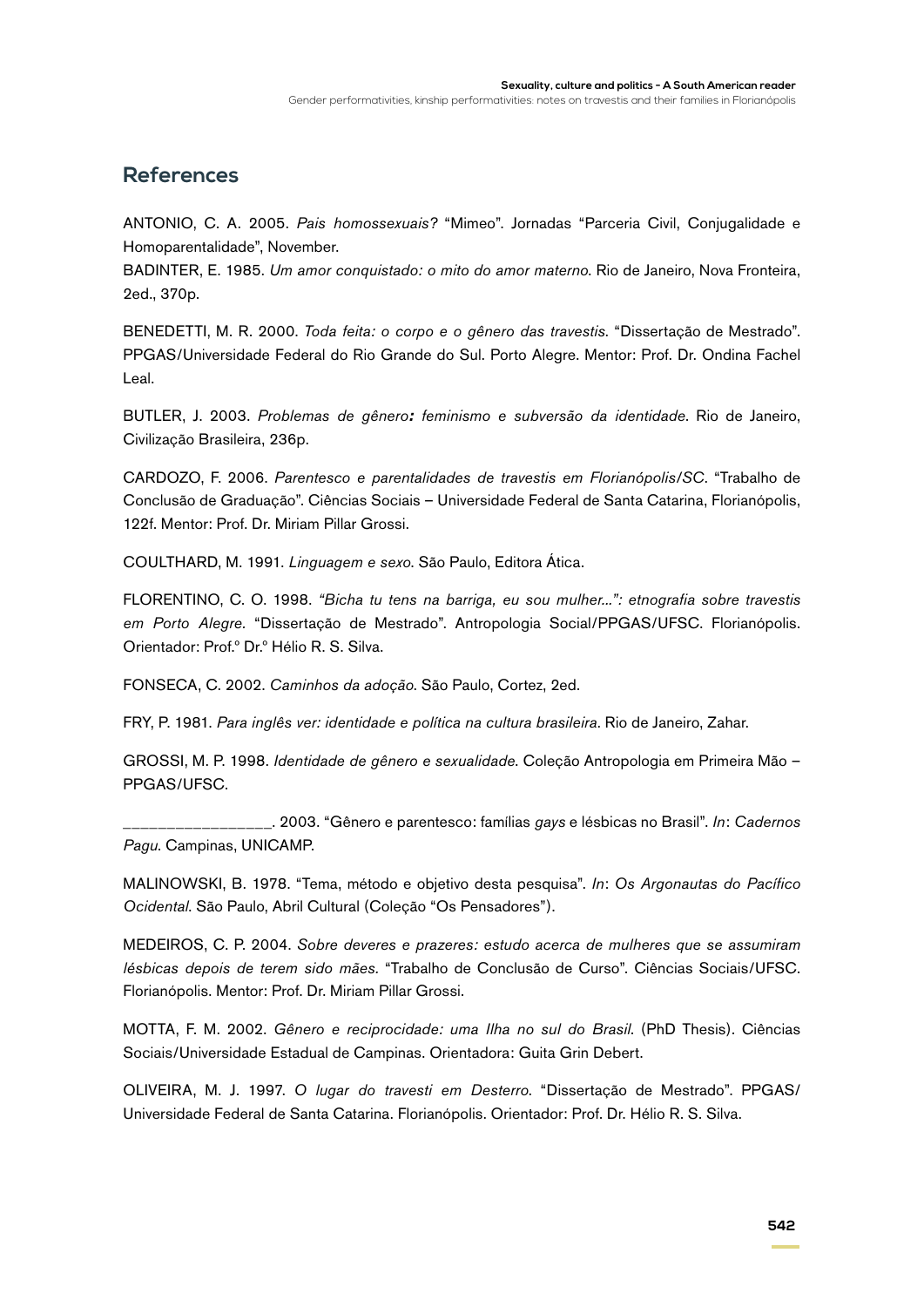\_\_\_\_\_\_\_\_\_\_\_\_\_\_\_\_\_. 1994. *Jogo de cintura: uma etnografia sobre travestis em Florianópolis*. "Trabalho de Conclusão de Curso". Ciências Sociais/UFSC. Florianópolis. Mentor: Hélio R. S. Silva.

PATRÍCIO, M. C. 2002. *Travestismo*: *mobilidade e construção de identidades em Campina Grande.* "Dissertação de Mestrado". PPGA/UFPE. Recife. Mentor: Prof. Dr. Russel Parry Scott.

PEIRANO, M. 1999. "Antropologia no Brasil: alteridade contextualizada". *In*: MICELLI, S. (Ed.). (1999). *O que ler na ciência social brasileira (1970-1995)*, v. 1, ed. Sumaré/ANPOCS/CAPES.

PELÚCIO, L. 2007. "No salto: trilhas e percalços de uma etnografia entre travestis que se prostituem". *In*: BONETTI, A. & S. FLECHTER (Eds.). *Entre saias justas e jogos de cintura*: *gênero e etnografia na antropologia brasileira recente.* Porto Alegre, EDUNISC/Mulheres.

\_\_\_\_\_\_\_\_\_\_\_\_\_. 2005. "Na noite nem todos os gatos são pardos: notas sobre prostituição travesti". *In*: *Cadernos Pagu*. Campinas, PPGAS/Unicamp, nº 25 (pp. 217-248).

\_\_\_\_\_\_\_\_\_\_\_\_\_\_. 2006. "Três casamentos e algumas reflexões: notas sobre conjugalidade envolvendo travestis que se prostituem". In: *Revista de Estudos Feministas*. Florianópolis, n.º 2, vol. 14 (pp. 522-534).

PERES, W. S. 2005. *Subjetividade das travestis brasileiras*: *da vulnerabilidade da estigmatização à construção da cidadania*. (PhD Thesis). PPG em Saúde Coletiva/Universidade Estadual do Rio de Janeiro. Mentor: Dr. Richard Parker.

\_\_\_\_\_\_\_\_\_\_\_\_\_\_. 2005. "Travestis brasileiras: construindo identidades cidadãs". *In*: GROSSI, M. P. *et alii*. *Movimentos sociais, educação e sexualidades*. Rio de Janeiro, Garamond (pp. 53-68).

RIVERS, W. 1991 [1910]. "O método genealógico na pesquisa antropológica". *In*: OLIVEIRA, R. C. de (Ed.). (1991). *A antropologia de Rivers*. Campinas, Editora da Unicamp (pp. 51-71).

OLIVEIRA, R. C. 2004. "O mal-estar da ética na antropologia prática". *In*: VÍCTORA, C *et alii*. (Eds.). *Antropologia e ética: o debate atual no Brasil*. Niterói, UFF (pp. 21-32).

OLIVEIRA, R. C. 2004. "Pesquisas em *versus* pesquisas com seres humanos". *In*: VÍCTORA, C *et alii*. (Eds.). *Antropologia e ética*: *o debate atual no Brasil*. Niterói, UFF (pp. 33-44).

RAMOS, A. R. 2004. "A difícil questão do consentimento informado". In: VÍCTORA, C. *et alii*. (Eds.). *Antropologia e ética*: *o debate atual no Brasil*. Niterói, UFF (pp. 91-96).

RIAL, C. S. M. 1988. *Mar-de-dentro: a transformação do espaço social na Lagoa da Conceição.* (MA Thesis). PPGAS/UFRGS. Porto Alegre, 372f. Mentor: Prof. Dr. Claudia Fonseca.

SILVA, H. 1993. *Travesti: a invenção do feminino*. Rio de Janeiro, Relume-Dumará/ISER.

TARNOVSKI, F. L. 2004. *"Pais assumidos": adoção e paternidade homossexual no Brasil contemporâneo.* (MA Thesis). Antropologia Social. PPGAS/UFSC. Florianópolis. Mentor: Prof. Dr. Miriam Pillar Grossi (Cadernos NIGS).